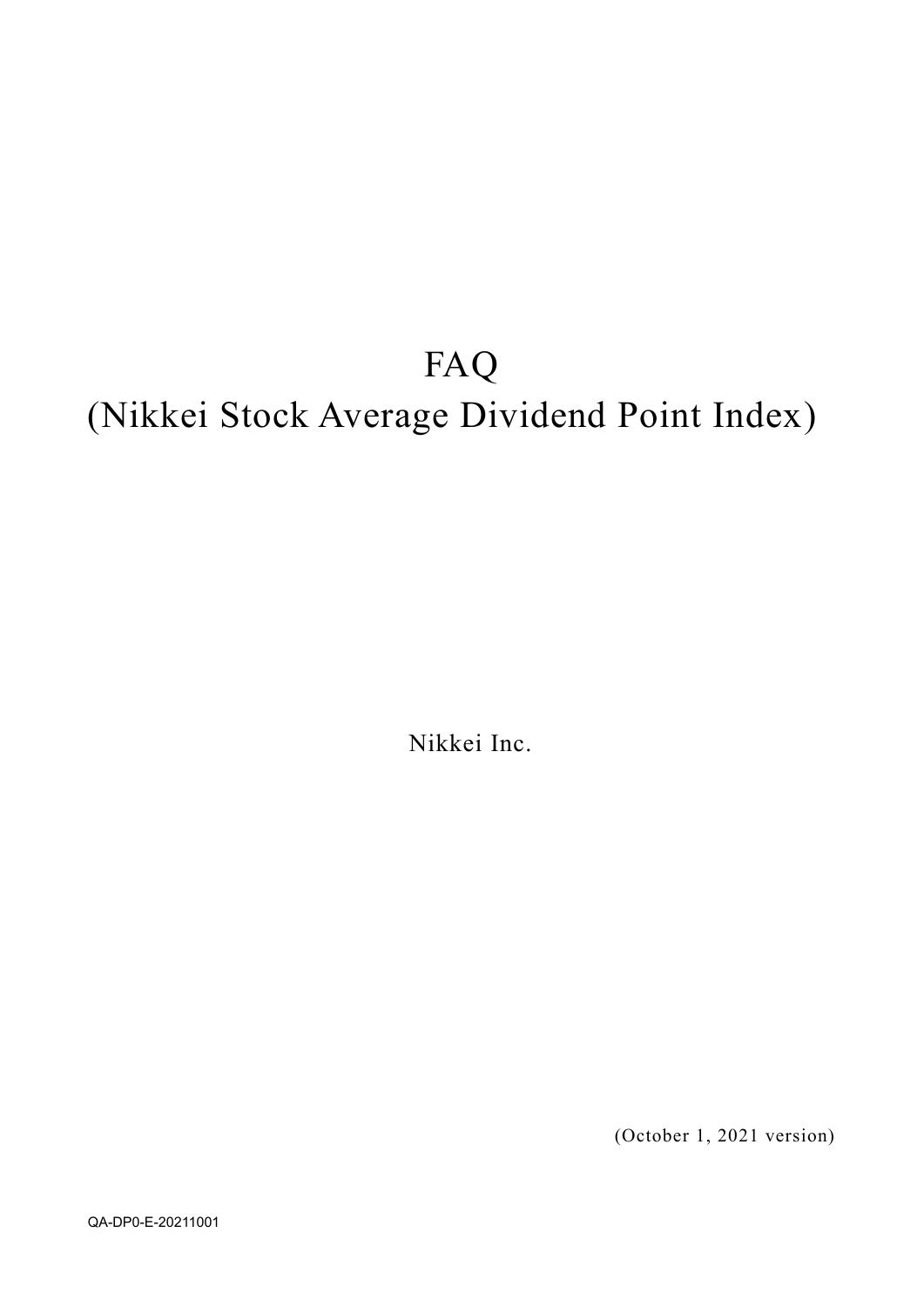## **1. What is the "Nikkei Stock Average DP" appeared in the newspaper, i.e. Nihon Keizai Shimbun (in Japanese) ?**

The Nikkei Stock Average Dividend Point Index (DP), indicates how much dividends investors could receive during a year if the Nikkei Stock Average, the Nikkei 225 is used to resemble a stock. The dividend index is calculated by accumulating the each received dividend every time the amount is fixed if they are supposed to hold the 225 constituent stocks from January to December in a year. Nikkei started calculating and publishing the index from April 2010.

#### **2. Why is some year figure, e.g. 2012 put with the index ?**

This is because the index is calculated by accumulating the amount of constituent stocks' dividends in each year. For instance, the Nikkei Stock Av erage Dividend Point Index (2012) represents the accumulated amount of dividends in case investors a re supposed to hold the constituents of the Nikkei 225 between January and Decemb er 2012. Based on current constituents, the index firstly includes the interim dividend by a company with the account month of February, the second quarter. After it finally includes the fixed dividends by companies with annual accounting month of December, the year's final index value is determined at the beginning of April in the following year.

#### **3. What would the index value indicate ?**

It indicates the accumulated dividend amount in case of holding the constituents of the Nikkei 225 with the same weights as those used for the calculation of the Nikkei 225. Therefore after the each stock's dividend is adjusted by the price adjustment factor, then the adjusted value is divided by the divisor on the ex-dividend day, and then the figures are accumulated to obtain the index value. It represents so called an income gain (dividend) in using the Nikkei 225 to resemble a stock.

#### **4. When would the value be changed ?**

The year-end dividends are included on the next day of the annual regular shareholder meeting, while the dividends for other periods, i.e. interim dividends are included on the next day when the figures are published by the companies. Because most of the constituents have annual accounting month of March, the index tends to increase in June and October to November when the year-end dividends and the interim dividends are fixed respectively.

#### **5. Is it possible to obtain the past data ?**